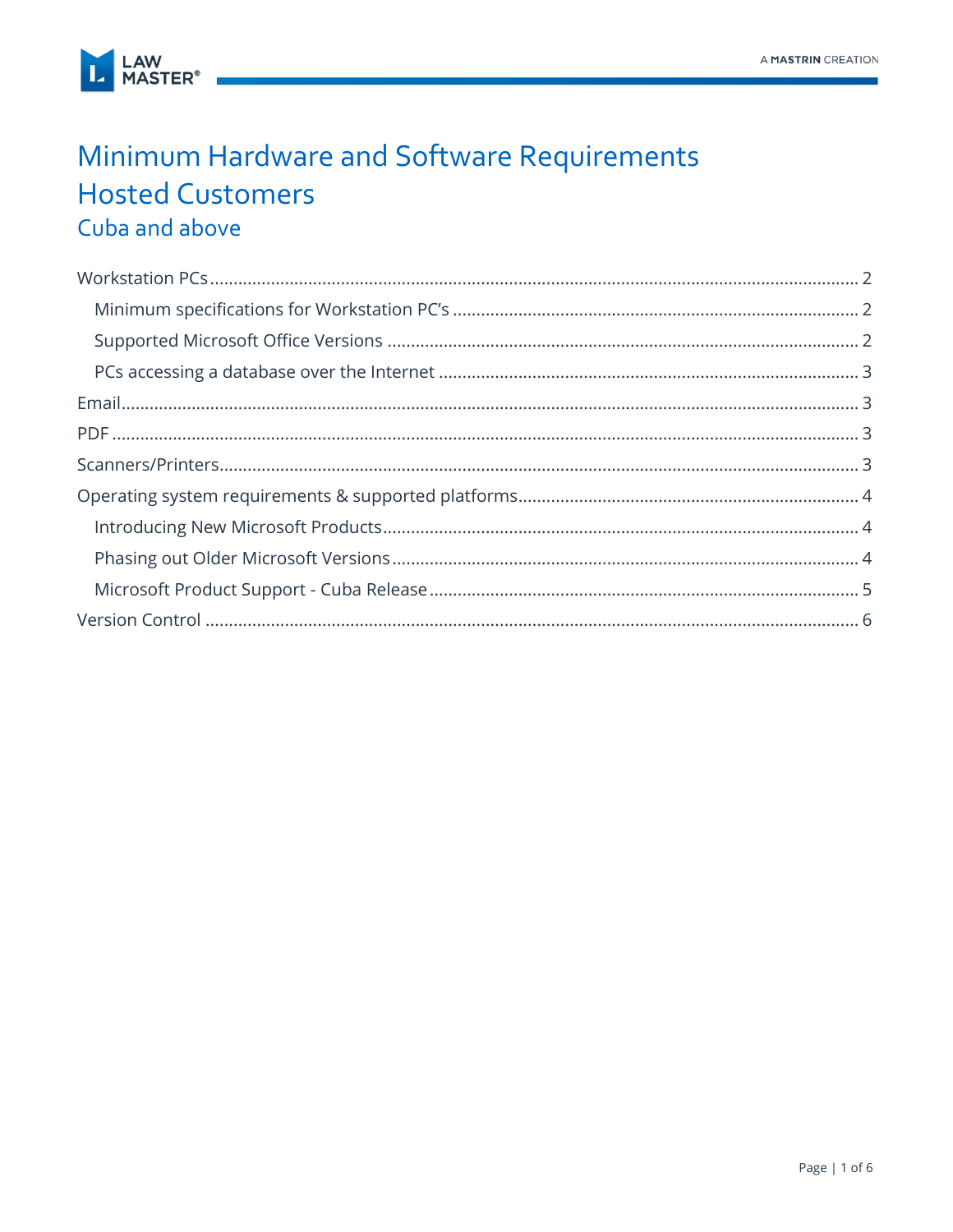

# <span id="page-1-0"></span>Workstation PCs

### <span id="page-1-1"></span>Minimum specifications for Workstation PC's

| <b>Hardware</b>                |                                                                             |  |  |  |
|--------------------------------|-----------------------------------------------------------------------------|--|--|--|
| <b>RAM</b>                     | 8GB                                                                         |  |  |  |
| <b>HDD</b>                     | 10 <sub>GB</sub>                                                            |  |  |  |
| SCREEN                         | Screen resolution of (Full HD) 1920 x 1080 or higher is recommended, with a |  |  |  |
|                                | colour setting of 32 bit or higher.                                         |  |  |  |
|                                | The minimum screen size needed to use the application is XGA (1024 x 768).  |  |  |  |
| <b>Software /Configuration</b> |                                                                             |  |  |  |
|                                | Regional and Language settings:                                             |  |  |  |
|                                | short date format of dd/mm/yyyy<br>$\bullet$                                |  |  |  |
|                                | English - Australia or<br>$\bullet$                                         |  |  |  |
|                                | English - New Zealand<br>$\bullet$                                          |  |  |  |

#### <span id="page-1-2"></span>Supported Microsoft Office Versions

The LawMaster Client is compiled to run in both 64-bit and 32-bit Office environments. We recommend you install the 64-bit version of Microsoft Office.

If you choose to use Microsoft 365 Apps, you need to ensure you have Microsoft Office installed on your local machine for LawMaster to communicate with it. You may need to install VSTOR prior to installing the LawMaster Outlook Add-in. Please install the VSTOR version that matches your operating system. You may download VSTOR from [Download Visual Studio 2010 Tools for Office](https://www.microsoft.com/en-us/download/confirmation.aspx?id=56961)  [Runtime from Official Microsoft Download Center](https://www.microsoft.com/en-us/download/confirmation.aspx?id=56961)

Each machine needs Microsoft WebView2, .NET framework, LawMaster Client Startup, LawMaster Outlook Add-in, and Practice Management Client (one for each version in use) to be installed.

**Note:** These installations should be done as the Administrator. All LawMaster installations are done using 'MSI' files.

The network protocol is TCP/IP and HTTP(S) if the server is on the same network as the PCs. HTTPS is used over the Internet. It is a requirement that you use HTTPS for STP Reporting to ATO.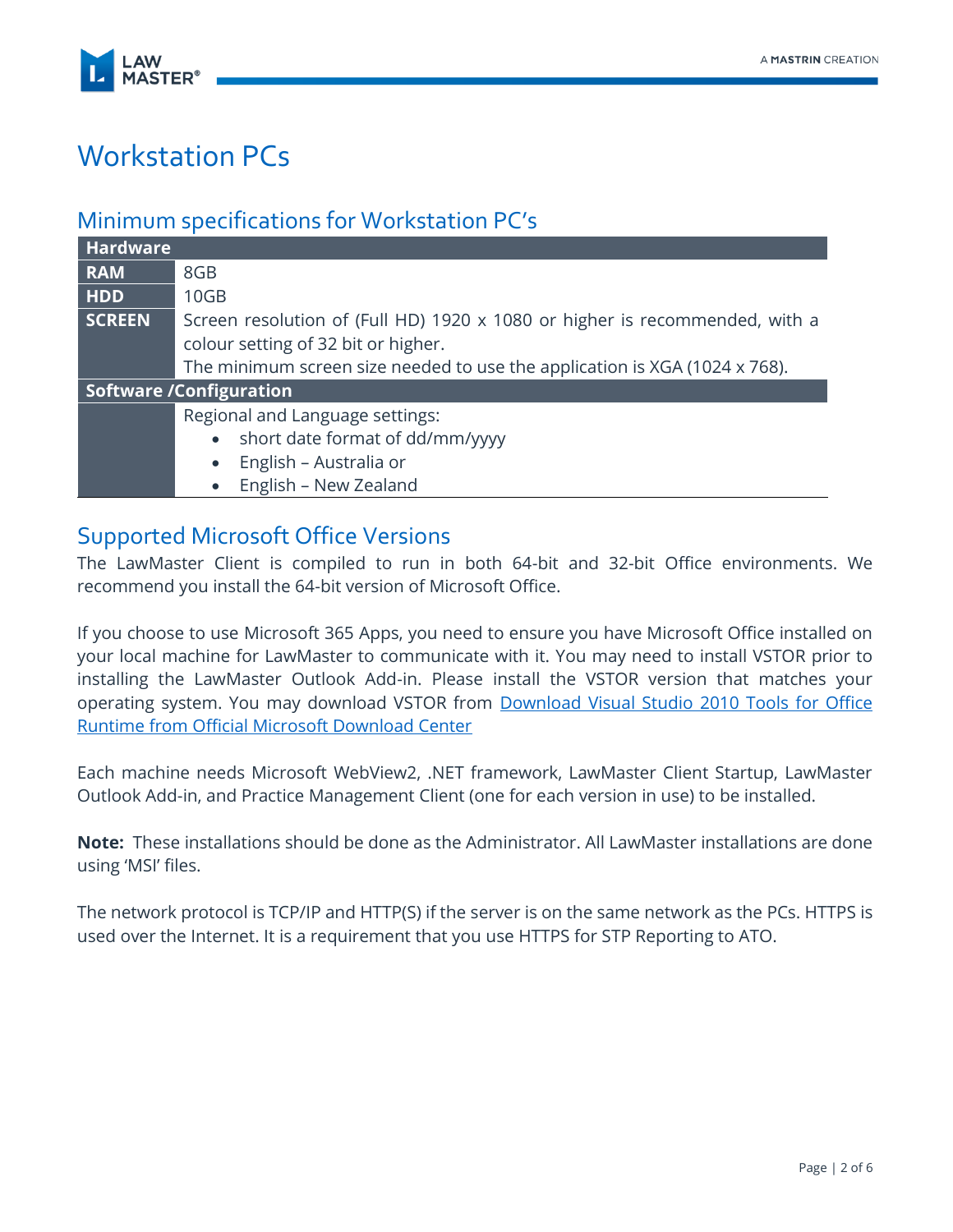

### <span id="page-2-0"></span>PCs accessing a database over the Internet

PCs that are going to connect to the database over the Internet must be able to get to the Internet directly. HTTPS is used to talk to the Application Service (the database) and is required to talk to the hosted DMS.

The recommended Internet Connection for hosted sites is detailed in the table below:

| <b>Number of Users</b> | <b>Recommended Internet Connection</b> |
|------------------------|----------------------------------------|
| 0-19 users             | 25/5 Mbps link                         |
| 20-49 users            | 100/100 Mbps link                      |
| 50+ users              | Commercial grade 100/100Mbps link      |

The DMS service can be set up to use our hosted environment, alternatively DMS service can be set up on-site to improve performance if internet link speed is not sufficient.

### <span id="page-2-1"></span>Email

For integration with Outlook, Microsoft Exchange is required for email.

## <span id="page-2-2"></span>PDF

LawMaster supports all commonly used PDF Readers.

### <span id="page-2-3"></span>Scanners/Printers

We recommend a scanner that can OCR the documents and create PDF files, the scanner needs to place these files on the local file server. Any Windows supported printer can be used.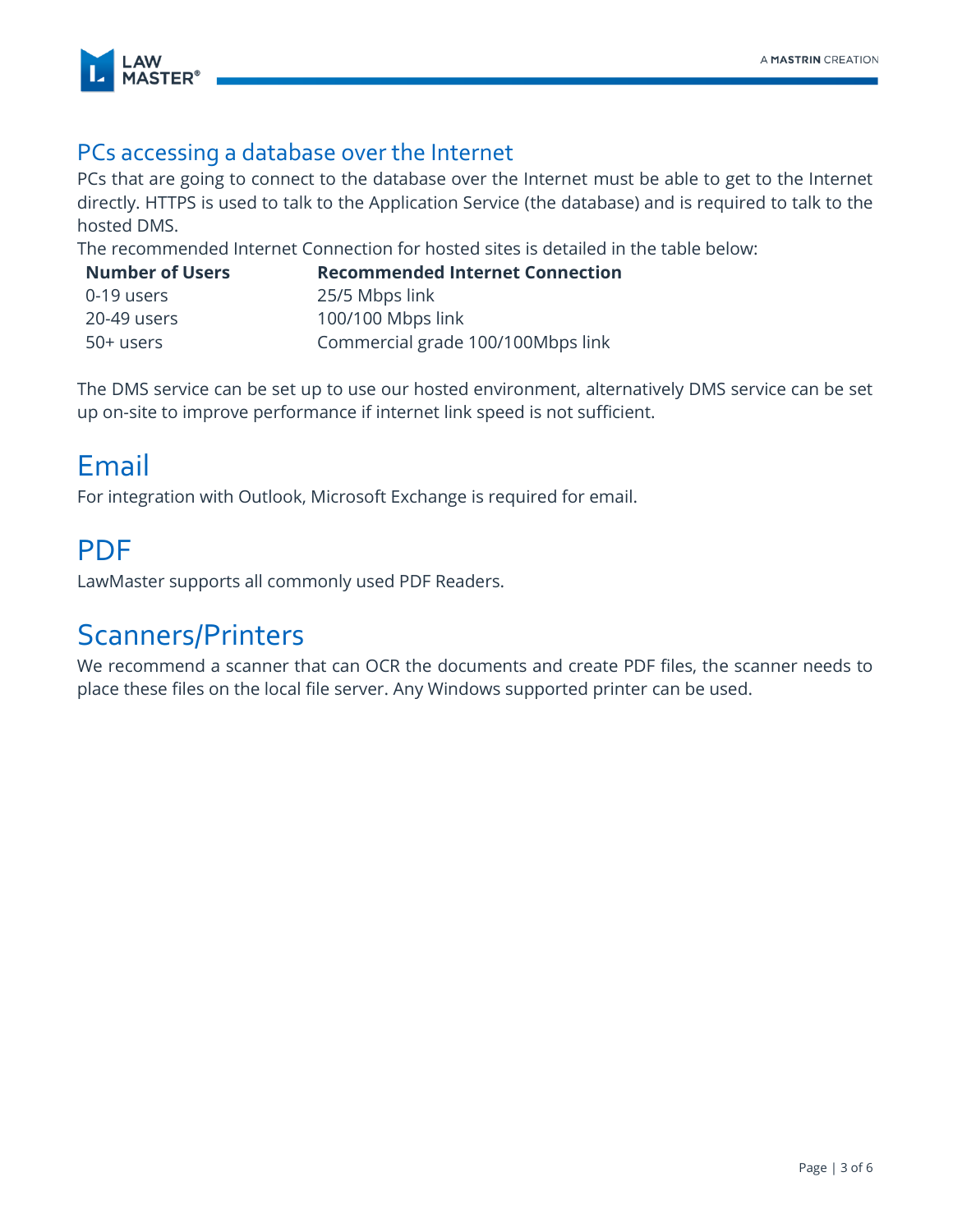

# <span id="page-3-0"></span>Operating system requirements & supported platforms

### <span id="page-3-1"></span>Introducing New Microsoft Products

LawMaster aims to commence support for the latest versions of Microsoft tools and systems used with our product 12 months after Microsoft commences "Mainstream Support". We note that if the latest version of Windows 10 or Windows 11 on the General Availability Channel or Microsoft 365 Apps on the Semi-Annual Enterprise Channel is available within two months of the subsequent LawMaster release we will have the opportunity to test against this version.<sup>1</sup> The time lag after the new product support commences depends on the scale of impact of the changes in Microsoft's product on LawMaster. We are continuously reviewing the support periods for the Microsoft product range that fall under the Modern Lifecycle Policy therefore these periods may be subject to change with each new release. We suggest you maintain products under these policies at the version we have tested against as we cannot guarantee compatibility with future versions.

### <span id="page-3-2"></span>Phasing out Older Microsoft Versions

Conversely, when a Microsoft product or service moves out of "Mainstream Support", as defined by Microsoft's product life cycle, we will no longer support these versions for future releases.

Earlier versions of LawMaster running on older Microsoft products are supported whilst the LawMaster version remains supported, but because of Microsoft's "Extended Support Phase" only providing paid support, additional costs might be incurred if Microsoft support becomes necessary.

The following table provides a summary of our support by Microsoft product. Where a LawMaster Version Name is noted, support ends on release of that Version. Where the end date for mainstream support is beyond our current version plans, an estimate of the likely date of release is included.

#### **IMPORTANT NOTE:**

❖ **LawMaster versions from 10.14 onward must install .NET 4.8 or later on the server and .NET 4.8 (runtime) or later on the client systems.**

<sup>1</sup> Currently, if a Microsoft Version is released, for example, in February and the Next LawMaster Version will be released in July, testing will not be completed against the February version until at the earliest May when regression testing commences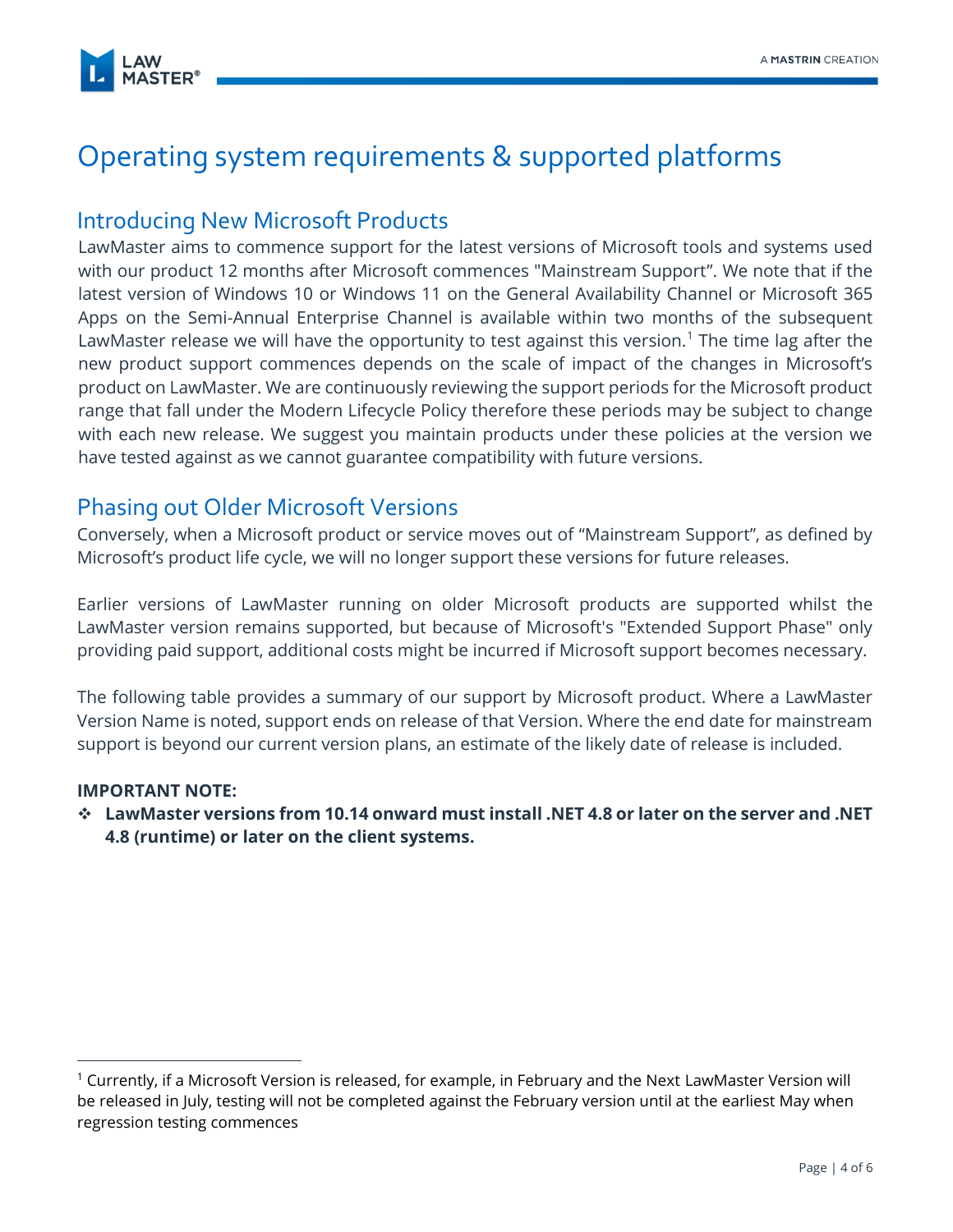

## <span id="page-4-0"></span>Microsoft Product Support - Cuba Release

| <b>Microsoft Product</b>                                                  | <b>Mainstream</b><br><b>Microsoft</b> | <b>LawMaster Support Ends</b> |  |  |  |
|---------------------------------------------------------------------------|---------------------------------------|-------------------------------|--|--|--|
| (by Version Name or Date)<br><b>Support End</b><br><b>Windows Desktop</b> |                                       |                               |  |  |  |
| Pro or above                                                              |                                       |                               |  |  |  |
| 64-bit<br>$\bullet$                                                       |                                       |                               |  |  |  |
| General Availability Channel or                                           |                                       |                               |  |  |  |
| Semi-Annual Channel                                                       |                                       |                               |  |  |  |
| <b>Windows 10</b>                                                         | 10/05/2022                            | June 2022                     |  |  |  |
| Version 20H2                                                              |                                       |                               |  |  |  |
| <b>Windows 10</b>                                                         | 13/12/2022                            | January 2023                  |  |  |  |
| Version 21H1                                                              |                                       |                               |  |  |  |
| <b>Windows 10</b>                                                         | 13/06/2023                            | <b>July 2023</b>              |  |  |  |
| Version 21H2                                                              |                                       |                               |  |  |  |
| <b>Windows 11</b>                                                         | 10/10/2023                            | November 2023                 |  |  |  |
| Version 21H2                                                              |                                       |                               |  |  |  |
| <b>Office Installations</b>                                               |                                       |                               |  |  |  |
| 32-bit / 64-bit                                                           |                                       |                               |  |  |  |
| Installed on PC                                                           |                                       |                               |  |  |  |
| Semi-Annual Enterprise<br>$\bullet$                                       |                                       |                               |  |  |  |
| Channel for MS 365 Apps                                                   |                                       |                               |  |  |  |
| Office 2019                                                               | 10/10/2023                            | November 2023                 |  |  |  |
| Office 2021                                                               | 13/10/2026                            | November 2026                 |  |  |  |
| <b>Microsoft 365 Apps</b>                                                 | 13/09/2022                            | October 2022                  |  |  |  |
| Version 2102                                                              |                                       |                               |  |  |  |
| <b>Microsoft 365 Apps</b>                                                 | 14/03/2023                            | April 2023                    |  |  |  |
| Version 2108                                                              |                                       |                               |  |  |  |